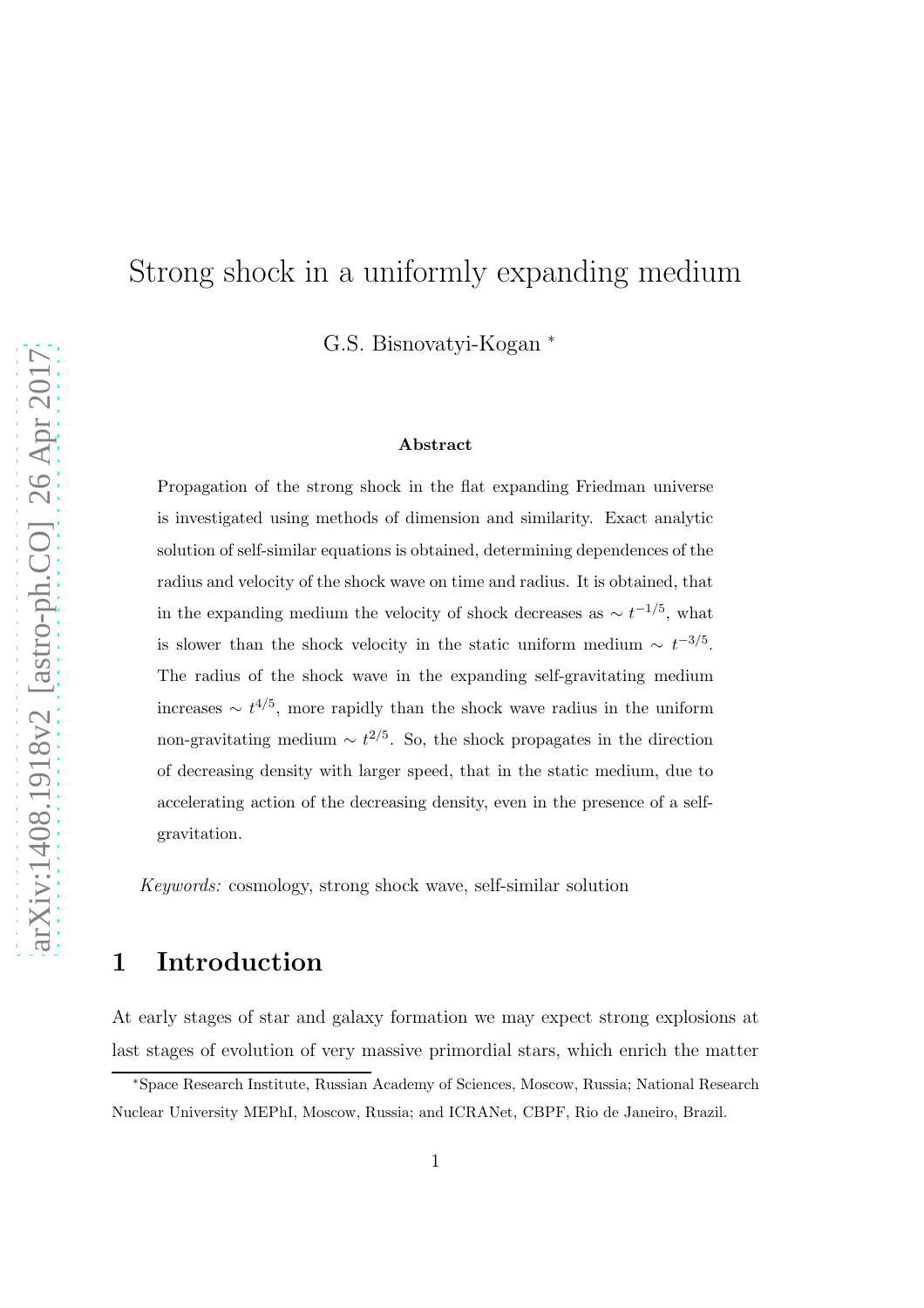with heavy elements. Detection of heavy elements at red shifts up to  $z \sim 10$  from GRB observations (GRB090423 at  $z \approx 8.2$ , GRB120923A at  $z \approx 8.5$ , GRB090429B with a photo- $z \approx 9.4$ ) [\[6\]](#page-15-0) make plausible this suggestion. Propagation of a strong shock in the static uniform media was investigated by many authors [\[5\]](#page-15-1), [\[7\]](#page-15-2), but the finite analytic self-similar solution was obtained in [\[3\]](#page-15-3). Here we obtain a selfsimilar solution for the strong shock propagating through the uniform expanding media, corresponding to the Friedman solution for the flat universe [\[8\]](#page-16-0).

# 2 Self-similar solution for a strong shock propagation in a uniform static medium

Let us first describe the self-similar solution of Sedov [\[3\]](#page-15-3), following [\[1\]](#page-15-4). Hydrodynamic equations in spherically symmetric isentropic case are written as

<span id="page-1-1"></span>
$$
\frac{\partial v}{\partial t} + v \frac{\partial v}{\partial r} = -\frac{1}{\rho} \frac{\partial p}{\partial r}, \quad \frac{\partial \rho}{\partial t} + \frac{\partial \rho v}{\partial r} + \frac{2\rho v}{r} = 0, \quad \left(\frac{\partial}{\partial t} + v \frac{\partial}{\partial r}\right) \ln \frac{p}{\rho^{\gamma}} = 0. \tag{1}
$$

Here v is a gas velocity in the laboratory coordinate system,  $\rho$  is the gas density, p is the gas pressure. Defining the variables with subscripts "1" and "2" corresponding to the values in front and behind the shock wave, we may write the relations on the shock, moving through the static media  $(v_1 = 0)$  in the form [\[4\]](#page-15-5)

<span id="page-1-0"></span>
$$
v_2 = \frac{2}{\gamma + 1} u_1 \left( 1 - \frac{c_1^2}{u_1^2} \right),
$$
  
\n
$$
\rho_2 = \frac{\gamma + 1}{\gamma - 1} \rho_1 \left( 1 + \frac{2}{\gamma - 1} \frac{c_1^2}{u_1^2} \right)^{-1},
$$
  
\n
$$
p_2 = \frac{2}{\gamma + 1} \rho_1 u_1^2 \left( 1 - \frac{\gamma - 1}{2\gamma} \frac{c_1^2}{u_1^2} \right).
$$
\n(2)

Here  $u_1$  is the shock velocity relative to the unmoving gas in front  $(v_1 = 0)$ ,  $\gamma$  is the adiabatic power,  $c_1$  is the sound velocity in the static gas,  $c_1^2 = \gamma \left(\frac{p_1}{\rho_1}\right)$  $\frac{p_1}{p_1}$ ). In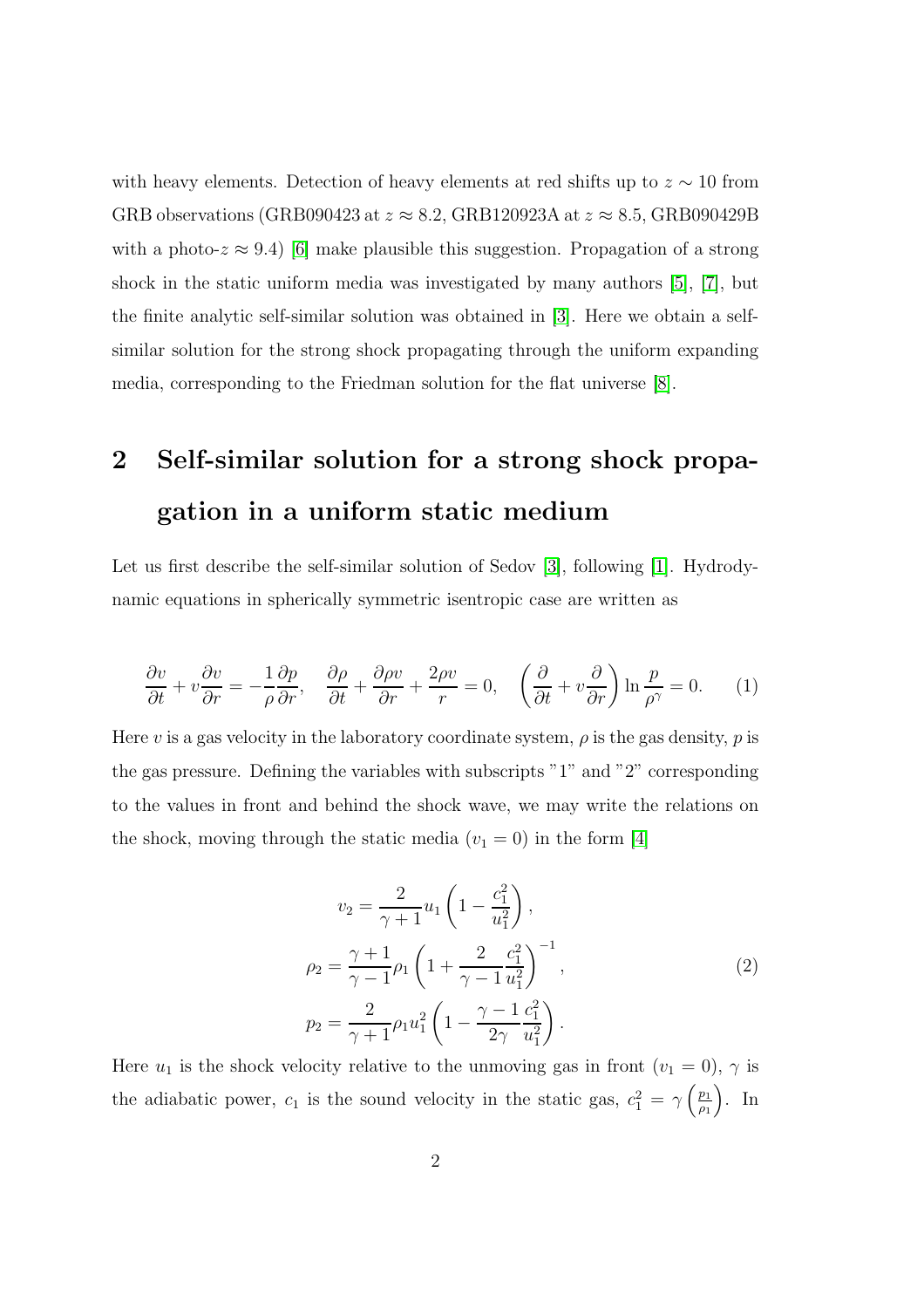the strong shock the shock velocity is much larger than the sound velocity in the undisturbed gas,  $u_1 \gg c_1$ , and  $p_2 \gg \frac{\gamma+1}{\gamma-1}p_1$ , so we have from [\(2\)](#page-1-0)

<span id="page-2-0"></span>
$$
v_2 = \frac{2}{\gamma + 1} u_1, \ \rho_2 = \frac{\gamma + 1}{\gamma - 1} \rho_1, \ \ p_2 = \frac{2}{\gamma + 1} \rho_1 u_1^2, \ \ c_2^2 = \frac{2\gamma(\gamma - 1)}{(\gamma + 1)^2} u_1^2. \tag{3}
$$

There are only two parameters in the case of the strong shock: the density of the unperturbed gas  $\rho_1$ . and the total energy of the explosion E. From these parameters, together with the independent variables  $t, r$ , it is possible to construct only one non-dimensional combination  $r(\rho_1/Et^2)^{1/5}$ , what means that the problem has a self-similar solution. A position of the shock in the self-similar solution should correspond to fixed value of the self-similar coordinate, so that the distance of the shock to the center  $R$  may be written as

$$
R = \beta \left(\frac{Et^2}{\rho_1}\right)^{1/5},\tag{4}
$$

where  $\beta$  is a number depending only on the adiabatic power  $\gamma$ . The velocity of the shock  $u_1$  in the laboratory frame, relative to the unperturbed gas is defined as

<span id="page-2-2"></span>
$$
u_1 = \frac{dR}{dt} = \frac{2R}{5t} = \frac{2\beta E^{1/5}}{5\rho_1^{1/5}t^{3/5}}.
$$
 (5)

So, the velocity of the shock  $u_1$ , the velocity of the matter behind the shock  $v_2$ , moving through the constant density medium are decreasing with time  $\sim t^{-3/5}$ , and pressure behind the shock  $p_2 \sim t^{-6/5}$ .

Let us use a sound velocity variable  $c^2 = \gamma p/\rho$  instead of a pressure p. To find a full solution of the problem introduce non-dimensional variables behind the shock  $(V, G, Z)$  as

<span id="page-2-1"></span>
$$
v = \frac{2r}{5t}V, \ \rho = \rho_1 G, \ c^2 = \frac{4r^2}{25t^2}Z.
$$
 (6)

depending on the self-similar variable  $\xi$ , defined as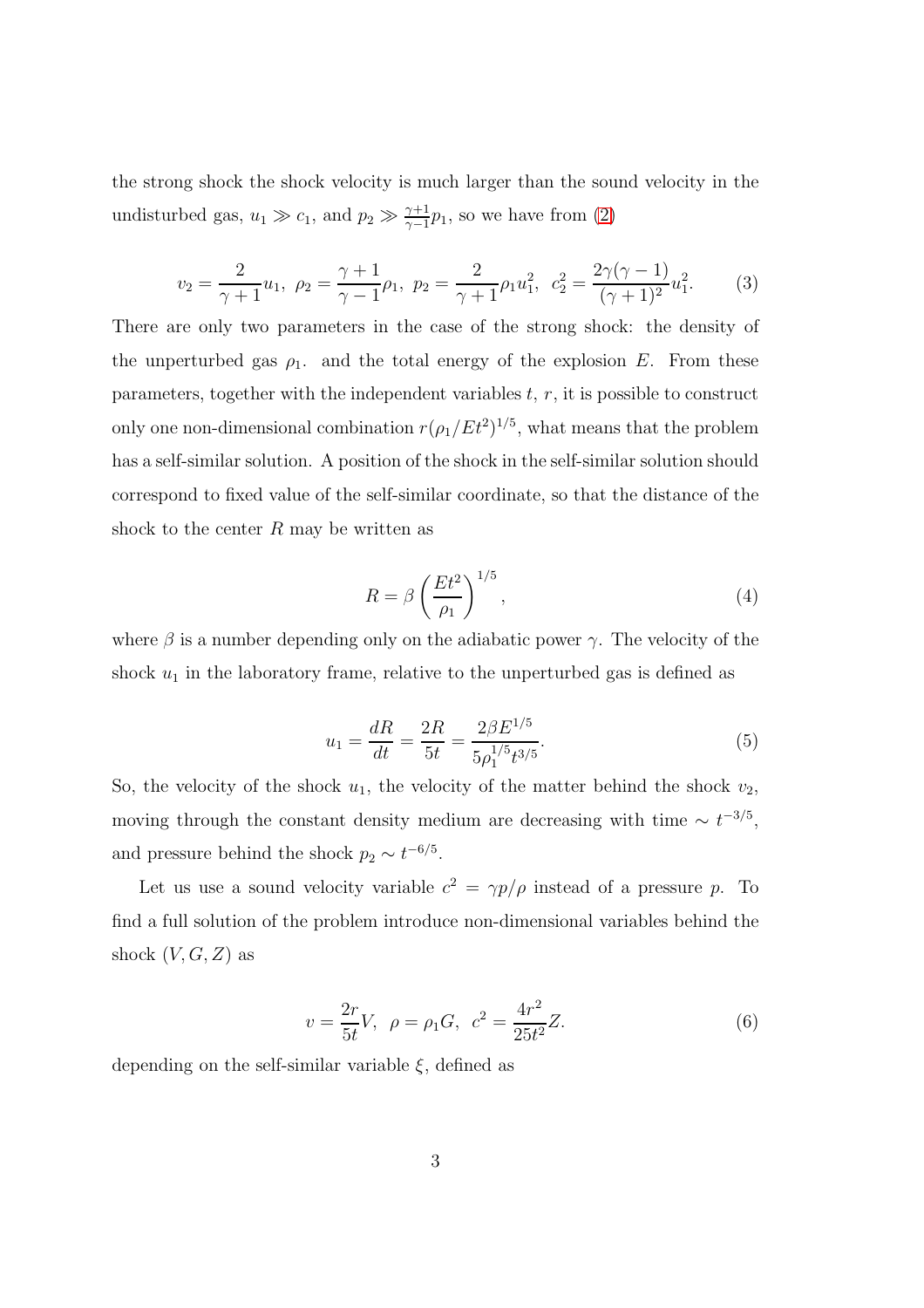<span id="page-3-4"></span>
$$
\xi = \frac{r}{R(t)} = \frac{r}{\beta} \left(\frac{\rho_1}{Et^2}\right)^{1/5}.\tag{7}
$$

The conditions [\(3\)](#page-2-0) on the strong shock at  $r = R$ ,  $\xi = 1$ , in non-dimensional variables [\(6\)](#page-2-1) are written as

<span id="page-3-1"></span>
$$
V(1) = \frac{2}{\gamma + 1}, \ \ G(1) = \frac{\gamma + 1}{\gamma - 1}, \ \ Z(1) = \frac{2\gamma(\gamma - 1)}{(\gamma + 1)^2}.
$$
 (8)

In non-dimensional variables [\(6\)](#page-2-1) the original system [\(1\)](#page-1-1) is written as

<span id="page-3-0"></span>
$$
Z\left(\frac{d\ln Z}{d\ln \xi} + \frac{d\ln G}{d\ln \xi} + 2\right) + \gamma (V - 1) \frac{dV}{d\ln \xi} = \gamma V(\frac{5}{2} - V),\tag{9}
$$

<span id="page-3-2"></span>
$$
\frac{dV}{d\ln\xi} - (1 - V)\frac{d\ln G}{d\ln\xi} = -3V,\tag{10}
$$

<span id="page-3-3"></span>
$$
\frac{d\ln Z}{d\ln \xi} - (\gamma - 1)\frac{d\ln G}{d\ln \xi} = -\frac{5 - 2V}{1 - V}.\tag{11}
$$

Here we used relations

$$
\frac{\partial \xi}{\partial t}|_r = -\frac{2\xi}{5t}, \quad \frac{\partial \xi}{\partial r}|_t = \frac{\xi}{r}.\tag{12}
$$

#### 2.1 Energy conservation integral

The full analytic solution of the problem was obtained by L.I.Sedov, who found the expression for the full energy integral  $E$ , what permitted to omit the equation  $(9)$ , see [\[3\]](#page-15-3). The conservation of full energy in this problem is a result of the propagation through the medium with zero pressure, what means zero external work. Due to self-similarity there should be conservation of the total energy inside any sphere of smaller radius, which increases with time according to the low  $\xi = const$ , with any value of the *const*. Points on the sphere of the radius  $r$  expanding according this low, have a velocity  $v_n = \frac{2r}{5t} = u_1 \frac{r}{h}$  $\frac{r}{R}$ . A simple physical derivation of the energy conservation low was given in the book [\[1\]](#page-15-4).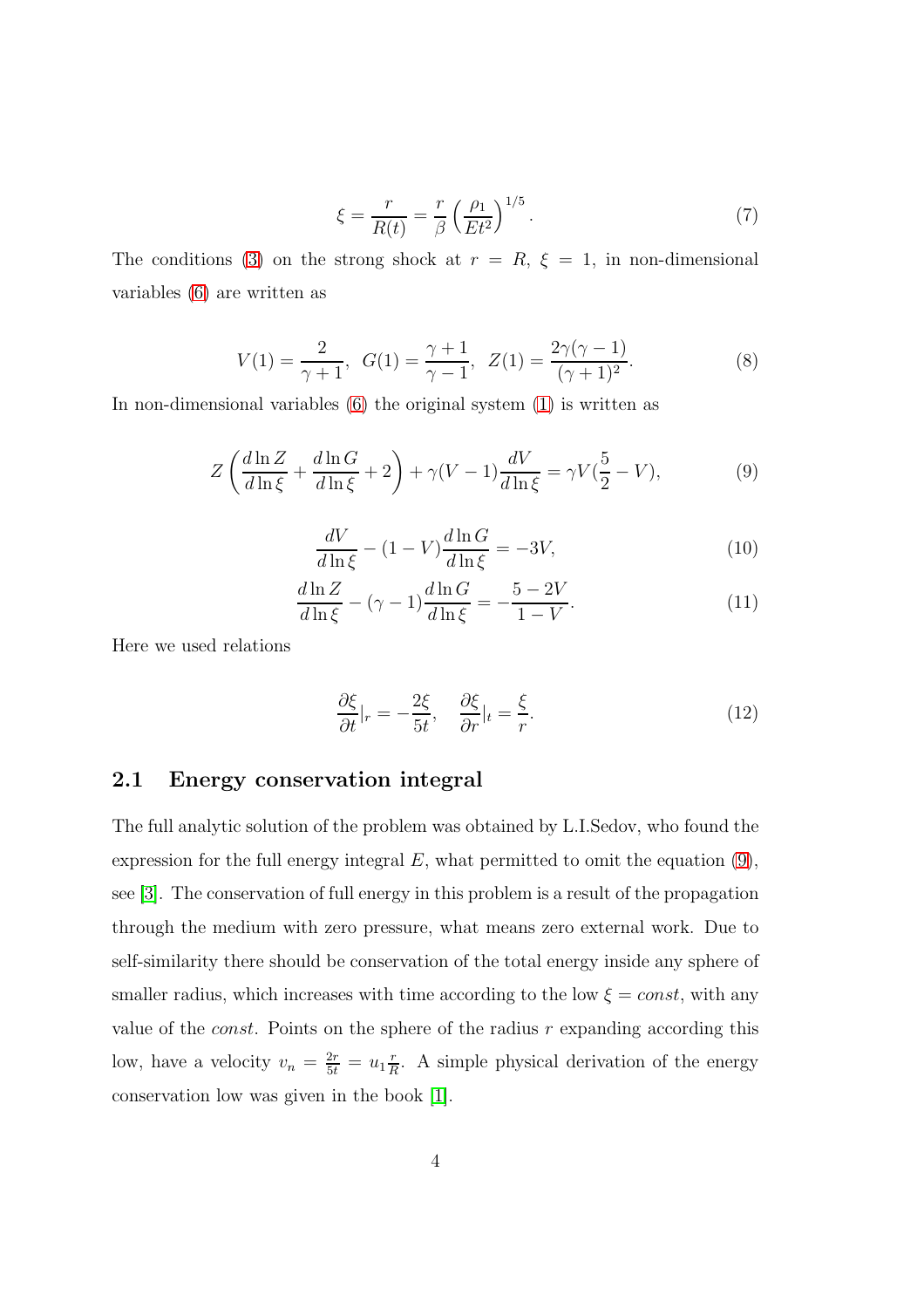The change of the energy of the spherical region with a radius  $r$ , during the time dt, is determined by its loss due to the flux of the energy  $dq_$  carried away by the matter, expanding with the velocity  $v$ . Using Bernoulli integral, the flux through the spherical surface with radius  $r$  during the time dt is written as

$$
dq_{-} = dt \, 4\pi r^2 \rho v(w + \frac{v^2}{2}) \tag{13}
$$

The gain of the energy  $dq_+$  is due to increase of the volume of this sphere during the time dt by the value  $(dt v_n 4\pi r^2)$ , containing the energy

$$
dq_{+} = dt 4\pi r^{2} \rho v_{n} (\varepsilon + \frac{v^{2}}{2}), \quad w = \varepsilon + \frac{p}{\rho}.
$$
 (14)

From the equality  $q_-=q_+$  we have

<span id="page-4-0"></span>
$$
v(w + \frac{v^2}{2}) = v_n(\varepsilon + \frac{v^2}{2}).
$$
\n(15)

From thermodynamic relations we have [\[2\]](#page-15-6)

$$
\varepsilon = \frac{c^2}{\gamma(\gamma - 1)}, \quad w = \frac{c^2}{\gamma - 1},\tag{16}
$$

so that [\(15\)](#page-4-0) is written as

<span id="page-4-1"></span>
$$
v\left(\frac{c^2}{\gamma - 1} + \frac{v^2}{2}\right) = v_n\left(\frac{c^2}{\gamma(\gamma - 1)} + \frac{v^2}{2}\right).
$$
 (17)

It follows from [\(5\)](#page-2-2),[\(6\)](#page-2-1) the relation  $\frac{v}{v_n} = V$ , and we have from [\(17\)](#page-4-1)

$$
\frac{c^2}{\gamma - 1}(V - \frac{1}{\gamma}) = \frac{v^2}{2}(1 - V)
$$
\n(18)

Using  $(6)$  we write the energy conservation low in the form  $[4]$ ,  $[1]$ 

<span id="page-4-2"></span>
$$
Z = \frac{\gamma(\gamma - 1)(1 - V)}{2(\gamma V - 1)}V^2.
$$
 (19)

Evidently, that at the shock  $r = R$ ,  $\xi = 1$ , with  $V(1)$  and  $Z(1)$  from [\(8\)](#page-3-1), the energy integral [\(19\)](#page-4-2) becomes an identity. At existence of the energy integral [\(19\)](#page-4-2)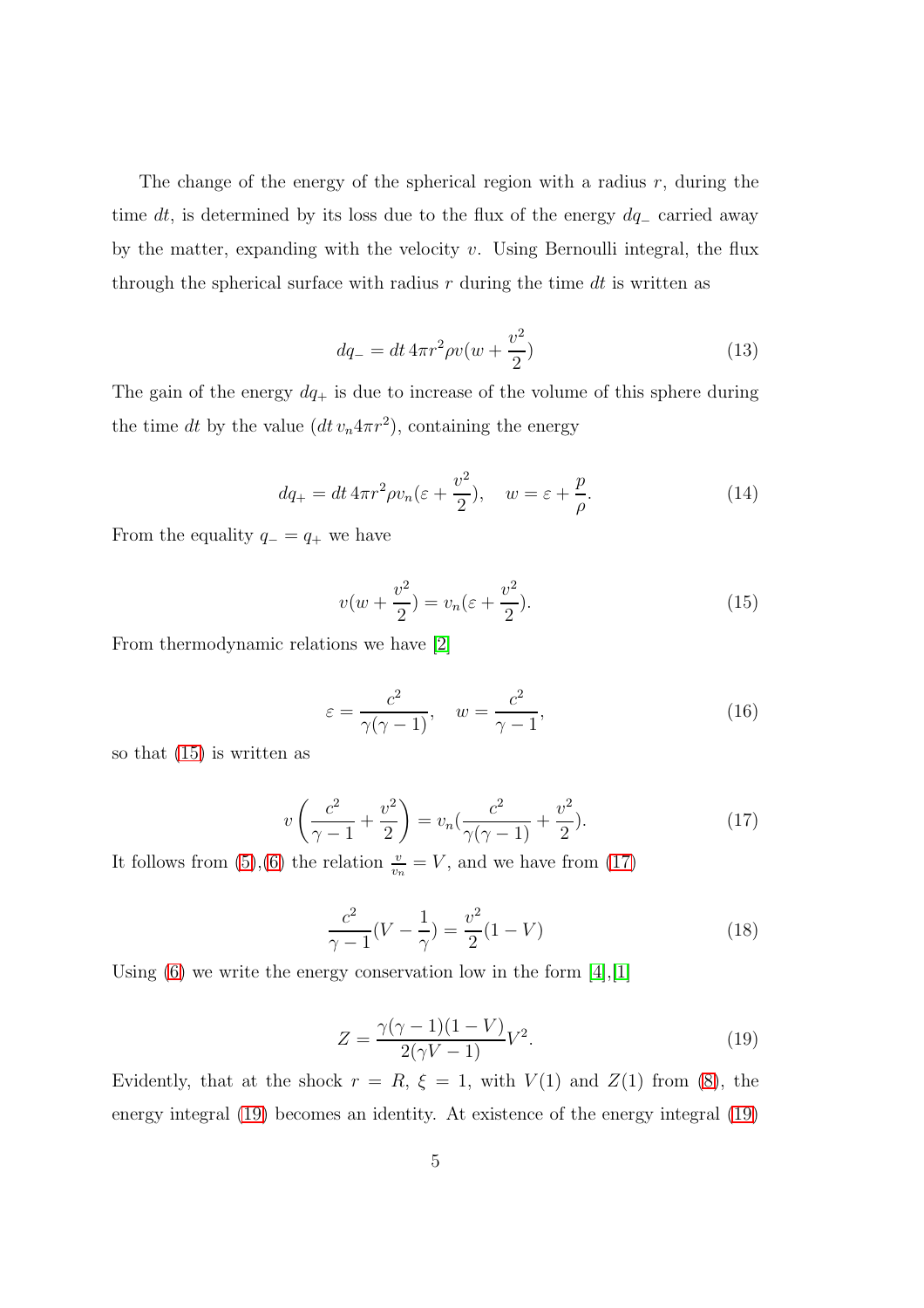we may use only two differential equations [\(10\)](#page-3-2) and [\(11\)](#page-3-3) for finding a solution of the problem. It was shown in [\[3\]](#page-15-3), that this solution may be obtained in the analytical form.

#### 2.2 Exact solution

Following  $[3], [4]$  $[3], [4]$ , we look for an analytic solution of  $(10), (11)$  $(10), (11)$ , where the variable Z is determined by the algebraic relation [\(19\)](#page-4-2). Excluding  $\frac{d\ln G}{d\ln \xi}$  from [\(10\)](#page-3-2),[\(11\)](#page-3-3), we obtain the equation

<span id="page-5-0"></span>
$$
(\gamma - 1)\frac{dV}{d\ln \xi} - (1 - V)\frac{d\ln Z}{d\ln \xi} = 5 - 3\gamma V + V.
$$
 (20)

From [\(19\)](#page-4-2) we find

$$
\frac{d\ln Z}{d\ln \xi} = -\frac{1}{1-V}\frac{dV}{d\ln \xi} + 2\frac{1}{V}\frac{dV}{d\ln \xi} - \frac{\gamma}{\gamma V - 1}\frac{dV}{d\ln \xi}.\tag{21}
$$

After substituting in [\(20\)](#page-5-0) we find the following equation for the variable V

<span id="page-5-1"></span>
$$
\left(\gamma + 1 - \frac{2}{V} + \frac{\gamma - 1}{\gamma V - 1}\right) \frac{dV}{d\ln \xi} = 5 - 3\gamma V + V.
$$
 (22)

Using relations

$$
-\frac{2}{V(5-3\gamma V+V)} = -\frac{2}{5V} + \frac{2}{5} \frac{1-3\gamma}{5-3\gamma V+V},\tag{23}
$$

$$
\frac{\gamma-1}{(\gamma V-1)(5-3\gamma V+V)} = \frac{\gamma-1}{2\gamma+1} \frac{\gamma}{\gamma V-1} + \frac{\gamma-1}{2\gamma+1} \frac{3\gamma-1}{5-3\gamma V+V},\tag{24}
$$

we obtain a solution of [\(22\)](#page-5-1) in the form

$$
\frac{\gamma+1}{1-3\gamma}\ln(5-3\gamma V+V) - \frac{2}{5}\ln V + \frac{2}{5}\ln(5-3\gamma V+V)
$$
(24)  
 
$$
+\frac{\gamma-1}{2\gamma+1}\ln(\gamma V-1) - \frac{\gamma-1}{2\gamma+1}\ln(5-3\gamma V+V) = \ln \xi + \text{Const.}
$$

Using the boundary condition for  $\xi = 1$  from [\(8\)](#page-3-1), we obtain the solution for  $V(\xi)$ as  $[1]$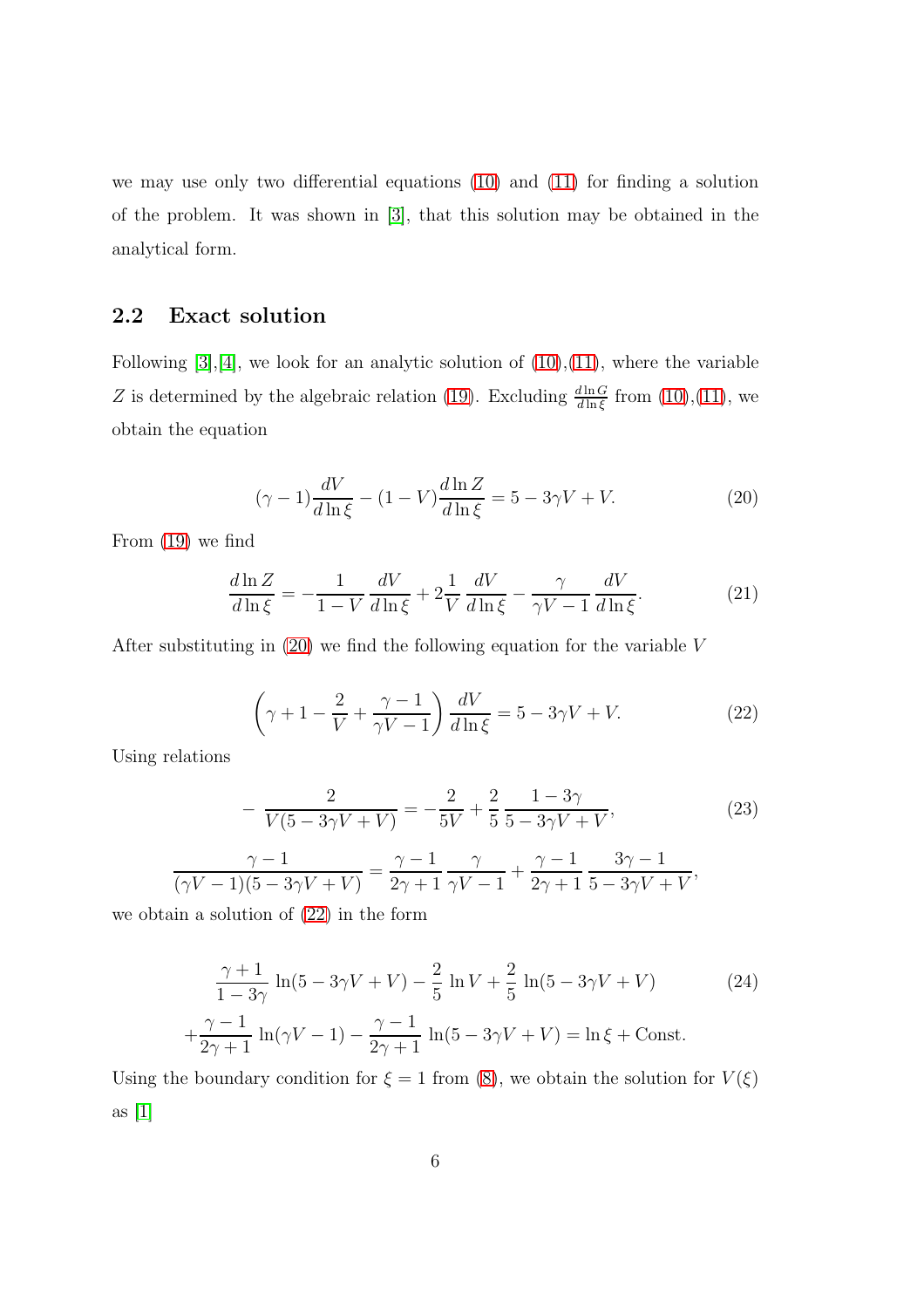$$
\left(\frac{\gamma+1}{2}V\right)^{-2}\left[\frac{\gamma+1}{\gamma-1}(\gamma V-1)\right]^{\nu_1}\left[\frac{\gamma+1}{7-\gamma}(5-3\gamma V+V)\right]^{\nu_2} = \xi^5, \qquad (25)
$$

with

<span id="page-6-1"></span>
$$
\nu_1 = 5\frac{\gamma - 1}{2\gamma + 1}, \quad \nu_2 = -\frac{13\gamma^2 - 7\gamma + 12}{(3\gamma - 1)(2\gamma + 1)}.
$$
\n(26)

For finding a solution for  $G(\xi)$  we write the equations [\(10\)](#page-3-2) and [\(22\)](#page-5-1) in the form

$$
1 - (1 - V)\frac{d\ln G}{dV} = -3V\frac{d\ln \xi}{dV},
$$
\n(27)

$$
\frac{d\ln\xi}{dV} = \frac{\gamma + 1 - \frac{2}{V} + \frac{\gamma - 1}{\gamma V - 1}}{5 - 3\gamma V + V}.\tag{28}
$$

The equation for  $G(V)$  is obtained from these equations in the form

$$
1 - (1 - V)\frac{d\ln G}{dV} = -3V\frac{\gamma + 1 - \frac{2}{V} + \frac{\gamma - 1}{\gamma V - 1}}{5 - 3\gamma V + V},\tag{29}
$$

which is reduces to

<span id="page-6-0"></span>
$$
(1 - V)\frac{d \ln G}{dV} = \frac{2(1 + 2V) + 3\frac{1 - V}{\gamma V - 1}}{5 - 3\gamma V + V}.
$$
\n(30)

Using relations

$$
\frac{2+4V}{(5-3\gamma V+V)(1-V)} = \frac{2}{2-\gamma} \frac{1}{1-V} - 2\frac{\gamma+3}{2-\gamma} \frac{1}{5-3\gamma V+V},\tag{31}
$$
\n
$$
\frac{3}{(\gamma V-1)(5-3\gamma V+V)} = \frac{3\gamma}{2\gamma+1} \frac{1}{\gamma V-1} + 3\frac{3\gamma-1}{2\gamma+1} \frac{1}{5-3\gamma V+V},\tag{32}
$$

we obtain the solution of [\(30\)](#page-6-0) in the form

$$
\ln G = -\frac{2}{2 - \gamma} \ln(1 - V) + \frac{3}{2\gamma + 1} \ln(\gamma V - 1)
$$
(32)  
 
$$
+ \frac{13\gamma^2 - 7\gamma + 12}{(2 - \gamma)(3\gamma - 1)(2\gamma + 1)} \ln(5 - 3\gamma V + V) + \text{const.}
$$

The const is found from the boundary conditions [\(8\)](#page-3-1), and finally we obtain the solution for  $G(V)$  in the form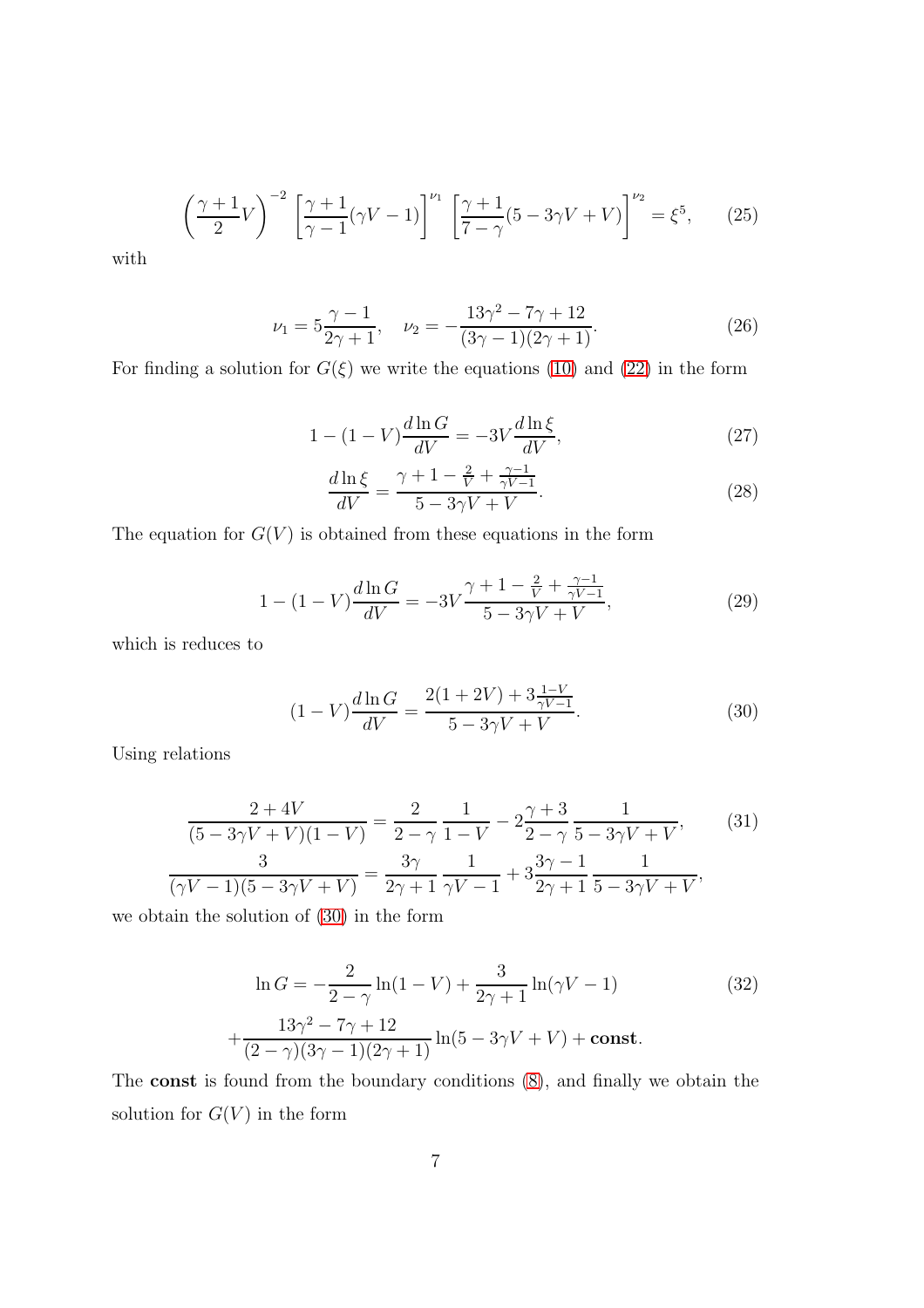$$
G(V) = \frac{\gamma + 1}{\gamma - 1} \left[ \frac{\gamma + 1}{\gamma - 1} (1 - V) \right]^{\sigma_1} \left[ \frac{\gamma + 1}{\gamma - 1} (\gamma V - 1) \right]^{\sigma_2}
$$
  
 
$$
\times \left[ \frac{\gamma + 1}{7 - \gamma} (5 - 3\gamma V + V) \right]^{\sigma_3},
$$
 (33)

where

$$
\sigma_1 = -\frac{2}{2-\gamma}, \quad \sigma_2 = \frac{3}{2\gamma+1}, \quad \sigma_3 = \frac{13\gamma^2 - 7\gamma + 12}{(2-\gamma)(3\gamma - 1)(2\gamma + 1)}.
$$
(34)

The function  $Z(V)$  is determined by the integral [\(19\)](#page-4-2).

The constant  $\beta$  in the definition of the non-dimensional radius  $\xi$  in [\(7\)](#page-3-4) is obtained from the energy integral  $E$  for the known energy of the explosion. The conserving value of the energy behind the shock is determined as [\[1\]](#page-15-4)

$$
E = \int_0^{R(t)} \rho \left[ \frac{v^2}{2} + \frac{c^2}{\gamma(\gamma - 1)} \right] 4\pi r^2 dr.
$$
 (35)

In non-dimensional variables [\(6\)](#page-2-1) this relation reduces to the equation for the constant  $\beta$ 

$$
1 = \beta^5 \frac{16\pi}{25} \int_0^1 G\left[\frac{V^2}{2} + \frac{Z}{\gamma(\gamma - 1)}\right] \xi^4 d\xi \tag{36}
$$

The value of  $\beta$ , following from this relation is of the order of unity [\[1\]](#page-15-4), for  $\gamma = \frac{7}{5}$ 5 we have  $\beta = 1.033$ .

## 3 Strong shock in a uniform expanding medium

Let us consider a uniformly expanding medium, corresponding to the flat expand-ing Friedman universe [\[8\]](#page-16-0), with a density  $\rho_1$ , and expansion velocity  $v_1$  as

<span id="page-7-0"></span>
$$
\rho_1 = \delta / t^2, \qquad v_1 = 2r/3t. \tag{37}
$$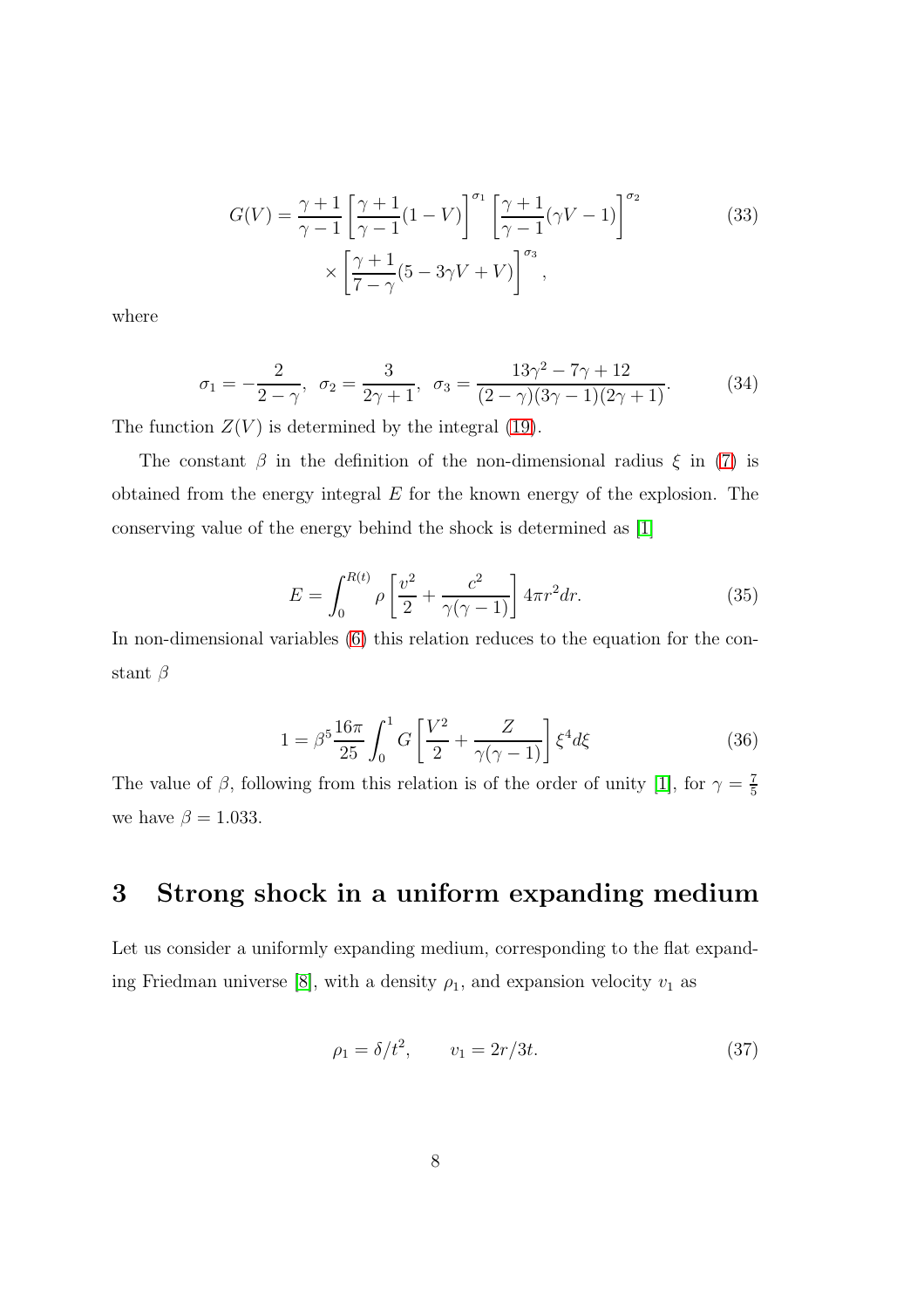This is an exact solution for a uniform expanding self-gravitating medium with velocity tending to zero at time infinity. The equations in spherical coordinates in this case are written as

<span id="page-8-0"></span>
$$
\frac{\partial v}{\partial t} + v \frac{\partial v}{\partial r} = -\frac{1}{\rho} \frac{\partial p}{\partial r} - \frac{G_g m}{r^2}, \quad \frac{\partial \rho}{\partial t} + \frac{\partial \rho v}{\partial r} + \frac{2\rho v}{r} = 0,
$$
\n
$$
\left(\frac{\partial}{\partial t} + v \frac{\partial}{\partial r}\right) \ln \frac{p}{\rho^{\gamma}} = 0, \quad \frac{\partial m}{\partial r} = 4\pi \rho r^2.
$$
\n(38)

The solution [\(37\)](#page-7-0) satisfies equations [\(38\)](#page-8-0) at  $(G_q$  - gravitational constant)

<span id="page-8-1"></span>
$$
\delta = \frac{1}{6\pi G_g}, \quad \rho_1 = \frac{1}{6\pi G_g t^2}, \quad \frac{G_g m}{r^2} = \frac{2}{9} \frac{r}{t^2}.
$$
 (39)

The newtonian solution for the flat expanding universe is valid physically in the region where  $v_1 \ll c_{\text{light}}$ ,  $c \ll c_{\text{light}}$ . For the case of a point explosion with the energy  $E$ , the number of parameters is the same as in the previous static medium  $(\delta, E)$ , therefore we look for a self-similar solution for the case of a strong shock motion. The non-dimensional combination in the case of a uniformly expanding medium is written as  $r(\delta/Et^{4})^{1/5}$ . A position of the shock in the self-similar solution should correspond to the fixed value of the self-similar coordinate, so that the distance of the shock to the center  $R$  may be written as

$$
R = \beta \left(\frac{Et^4}{\delta}\right)^{1/5},\tag{40}
$$

where  $\beta$  is a number depending only on the adiabatic power  $\gamma$ . The velocity of the shock u in the laboratory frame, for the unperturbed expanding gas is defined as

<span id="page-8-2"></span>
$$
u = \frac{dR}{dt} = \frac{4R}{5t} = \frac{4\beta E^{1/5}}{5\delta^{1/5}t^{1/5}}.
$$
\n(41)

The velocity of the shock  $u$ , the velocity of the matter behind the shock  $v_2$ , moving through the uniformly expanding medium [\(37\)](#page-7-0), are decreasing with time  $\sim t^{-1/5}$ , and the pressure behind the shock  $p_2$  is decreasing  $\sim t^{-2/5}$ , what is considerably slower than in the case of the constant density medium. It happens due to the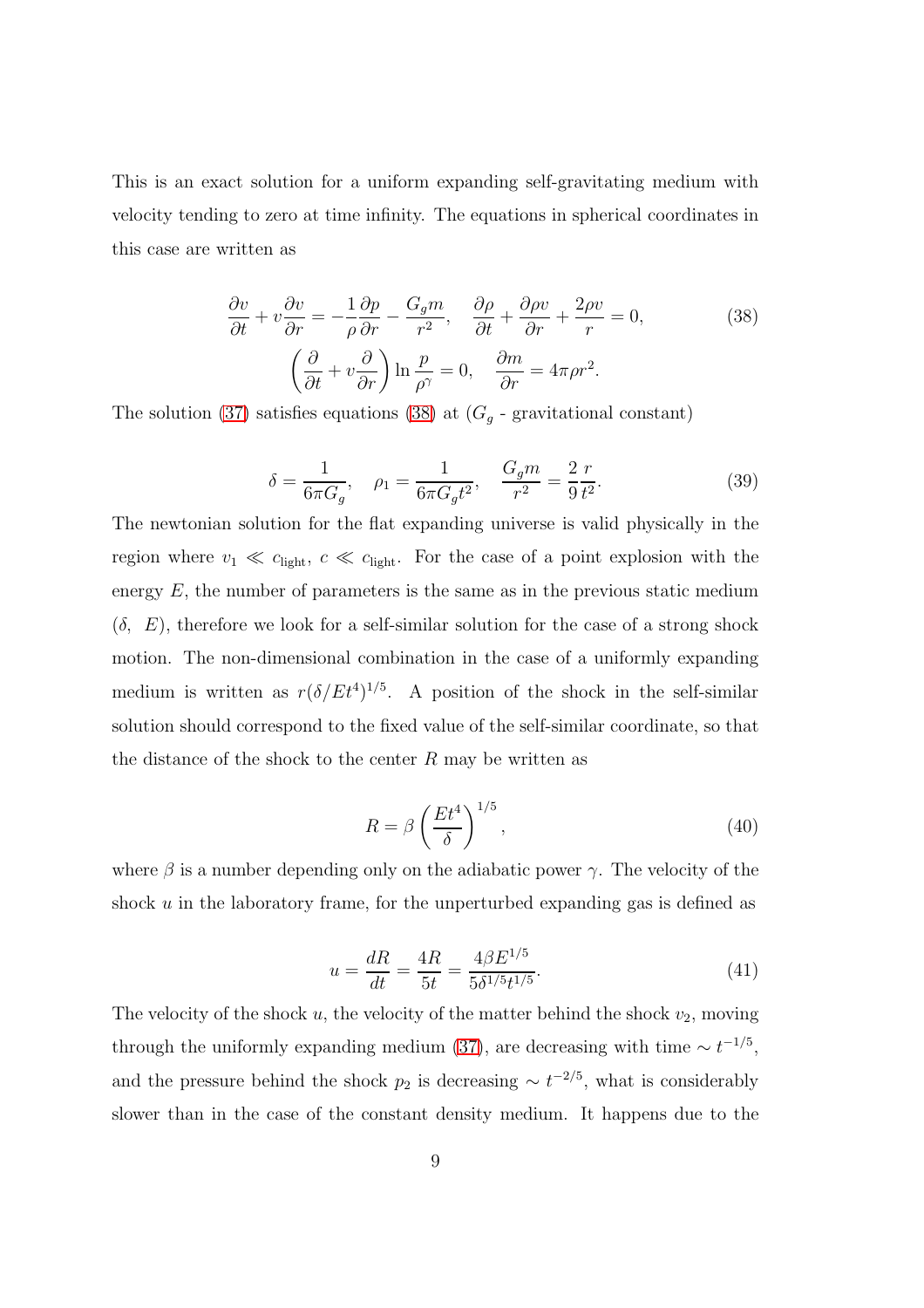fact, that the background density is decreasing with time, and the resistance to the shock propagation is decreasing also.

The Euler equations of motion [\(1\)](#page-1-1) are valid in this case, but the conditions on the strong shock discontinuity should be written, with account of the expansion in the laboratory frame as

<span id="page-9-0"></span>
$$
v_2 = \frac{2}{\gamma + 1} u + \frac{\gamma - 1}{\gamma + 1} v_1^{sh}, \ \rho_2 = \frac{\gamma + 1}{\gamma - 1} \rho_1,
$$
  
\n
$$
p_2 = \frac{2}{\gamma + 1} \rho_1 (u - v_1^{sh})^2, \ c_2^2 = \frac{2\gamma(\gamma - 1)}{(\gamma + 1)^2} (u - v_1^{sh})^2.
$$
\n(42)

Here  $v_1^{sh} = \frac{2R}{3t}$  $\frac{dR}{dt}$  is the unperturbed expansion velocity on the shock level. We introduce non-dimensional variables behind the shock as

<span id="page-9-1"></span>
$$
v = \frac{4r}{5t}V, \ \rho = \frac{\delta}{t^2}G, \ \ c^2 = \frac{16r^2}{25t^2}Z, \ \ m = \frac{4\pi}{3}\rho r^3 M = \frac{4\pi}{3}\frac{r^3}{t^2}\delta G M,\tag{43}
$$

depending on the self-similar variable  $\xi$ , defined as

<span id="page-9-6"></span>
$$
\xi = \frac{r}{R(t)} = \frac{r}{\beta} \left(\frac{\delta}{Et^4}\right)^{1/5}.\tag{44}
$$

The conditions [\(42\)](#page-9-0) on the strong shock at  $r = R$ ,  $\xi = 1$ , in non-dimensional variables [\(43\)](#page-9-1) are written as

<span id="page-9-5"></span>
$$
V(1) = \frac{5\gamma + 7}{6(\gamma + 1)}, \ \ G(1) = \frac{\gamma + 1}{\gamma - 1}, \ \ Z(1) = \frac{\gamma(\gamma - 1)}{18(\gamma + 1)^2}, \ \ M(1) = 1. \tag{45}
$$

In non-dimensional variables [\(43\)](#page-9-1) the original system [\(1\)](#page-1-1) is written as

<span id="page-9-2"></span>
$$
Z\left(\frac{d\ln Z}{d\ln \xi} + \frac{d\ln G}{d\ln \xi} + 2\right) + \gamma (V - 1) \frac{dV}{d\ln \xi} = \gamma V(\frac{5}{4} - V) - \frac{25}{72}\gamma GM,\tag{46}
$$

<span id="page-9-4"></span>
$$
\frac{dV}{d\ln\xi} - (1 - V)\frac{d\ln G}{d\ln\xi} = -3V + \frac{5}{2},\tag{47}
$$

<span id="page-9-3"></span>
$$
\frac{d\ln Z}{d\ln \xi} - (\gamma - 1)\frac{d\ln G}{d\ln \xi} = -\frac{5 - 2V - \frac{5}{2}\gamma}{1 - V}.
$$
\n(48)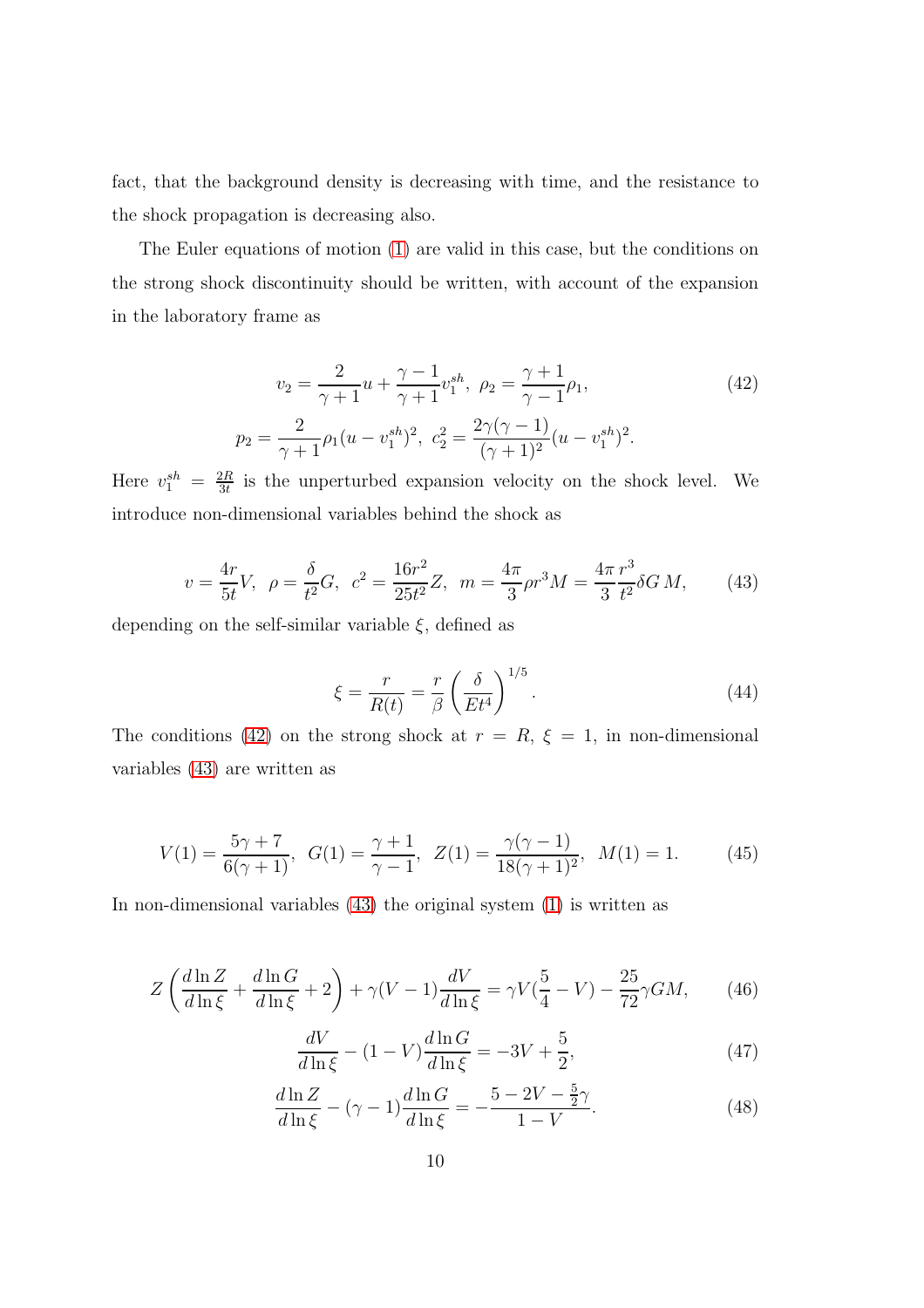$$
\frac{d\ln M}{d\ln \xi} + \frac{d\ln G}{d\ln \xi} = 3\left(\frac{1}{M} - 1\right). \tag{49}
$$

Here we used relations

$$
\frac{\partial \xi}{\partial t}|_r = -\frac{4\xi}{5t}, \quad \frac{\partial \xi}{\partial r}|_t = \frac{\xi}{r}.\tag{50}
$$

#### 3.1 Construction of the first integral of the problem

The system of three equations [\(46\)](#page-9-2)-[\(48\)](#page-9-3), describing the self-similar solution of the problem, has a first integral, similar to the energy conservation integral in the case of the static background medium [\(19\)](#page-4-2). To find this integral, we consider a situation in the coordinate system, where the background medium is locally static on the shock at  $r = R(t)$ . In this non-inertial coordinate system it is possible to construct the combination of functions, representing the first integral. We cannot call this integral as an energy integral, because the the system at which it has the same form as [\(19\)](#page-4-2) is not inertial. Due to self-similarity there should be conservation of this integral inside any sphere of smaller radius  $r \leq R(t)$ . The frame which is locally comoving at  $r = R$ , has a velocity  $v_1^{sh} = \frac{2R}{3t}$  $\frac{dR}{dt}$  relative to the laboratory frame, and at  $r \leq R(t)$  we should use instead, due to self-similarity, the velocity  $v_1^{sh} \frac{r}{R} = \frac{2r}{3t}$  $\frac{2r}{3t}$ , like in the case of the static background. This velocity should be subtracted from all velocities in the expression for the first integral, which has the form [\(17\)](#page-4-1). At  $r \leq R(t)$  the velocity  $v_n = u \frac{r}{R} = \frac{4r}{5t}$  $\frac{4r}{5t}$ . We have than

<span id="page-10-0"></span>
$$
(v - v_1^{sh} \frac{r}{R}) \left(\frac{c^2}{\gamma - 1} + \frac{(v - v_1^{sh} \frac{r}{R})^2}{2}\right) = (v_n - v_1^{sh} \frac{r}{R}) \left(\frac{c^2}{\gamma(\gamma - 1)} + \frac{(v - v_1^{sh} \frac{r}{R})^2}{2}\right).
$$
 (51)

In the non-dimensional variables [\(43\)](#page-9-1) we have from [\(51\)](#page-10-0)

$$
\left(\frac{4r}{5t}V - \frac{2r}{3t}\right) \left[\frac{Z}{\gamma - 1} \frac{16r^2}{25t^2} + \frac{1}{2} \left(\frac{4r}{5t}V - \frac{2r}{3t}\right)^2\right]
$$
(52)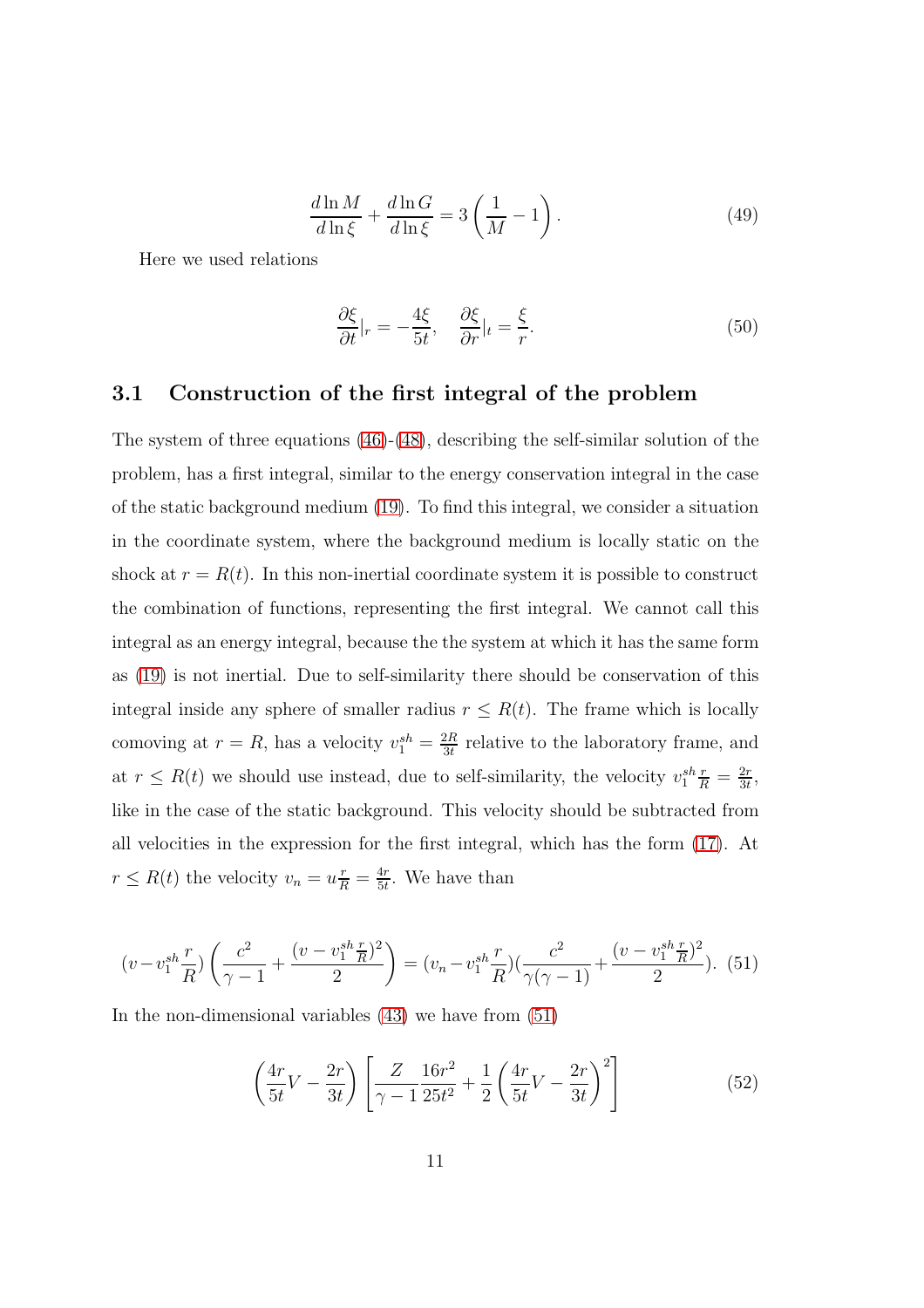$$
= \left(\frac{4r}{5t} - \frac{2r}{3t}\right) \left[ \frac{Z}{\gamma(\gamma - 1)} \frac{16r^2}{25t^2} + \frac{1}{2} \left( \frac{4r}{5t} V - \frac{2r}{3t} \right)^2 \right].
$$

This relation reduces to

$$
(V - \frac{5}{6})\left[\frac{Z}{\gamma - 1} + (V - \frac{5}{6})^2\right] = (1 - \frac{5}{6})\left[\frac{Z}{\gamma(\gamma - 1)} + (V - \frac{5}{6})^2\right],\tag{53}
$$

from what follows the first integral in the form

<span id="page-11-0"></span>
$$
Z = \frac{(\gamma - 1)(1 - V)(V - \frac{5}{6})^2}{2(V - \frac{5}{6} - \frac{1}{6\gamma})}.
$$
\n(54)

At the shock  $r = R$ ,  $\xi = 1$ , with  $Z(1)$  and  $V(1)$  from [\(26\)](#page-6-1), the first integral becomes an identity, what confirms its correctness. At existence of the first integral [\(54\)](#page-11-0) we may use only two differential equations [\(47\)](#page-9-4) and [\(48\)](#page-9-3) for finding a solution of the problem, like in the classical Sedov case.

#### 3.2 Exact solution for the expanding meduim

Similar to the static background medium in the previous section (see [\[3\]](#page-15-3),[\[4\]](#page-15-5)), we look for an analytic solution of  $(47)$ , $(48)$ , where the variable Z is determined by the algebraic relation [\(54\)](#page-11-0). Excluding  $\frac{d \ln G}{d \ln \xi}$  from [\(47\)](#page-9-4), [\(48\)](#page-9-3), we obtain the equation

<span id="page-11-1"></span>
$$
(\gamma - 1)\frac{dV}{d\ln\xi} - (1 - V)\frac{d\ln Z}{d\ln\xi} = \frac{5}{2} - 3\gamma V + V.
$$
 (55)

From [\(54\)](#page-11-0) we find

$$
\frac{d\ln Z}{d\ln \xi} = -\frac{1}{1-V} \frac{dV}{d\ln \xi} + \frac{2}{V - \frac{5}{6}} \frac{dV}{d\ln \xi} - \frac{\gamma}{\gamma V - \frac{5\gamma}{6} - \frac{1}{6}} \frac{dV}{d\ln \xi}.
$$
(56)

After substituting in [\(55\)](#page-11-1) we find the following equation for the variable V

<span id="page-11-2"></span>
$$
\left(\gamma + 1 - \frac{2}{6V - 5} + \frac{\gamma - 1}{6\gamma V - 5\gamma - 1}\right) \frac{dV}{d\ln\xi} = \frac{5}{2} - 3\gamma V + V. \tag{57}
$$

Using relations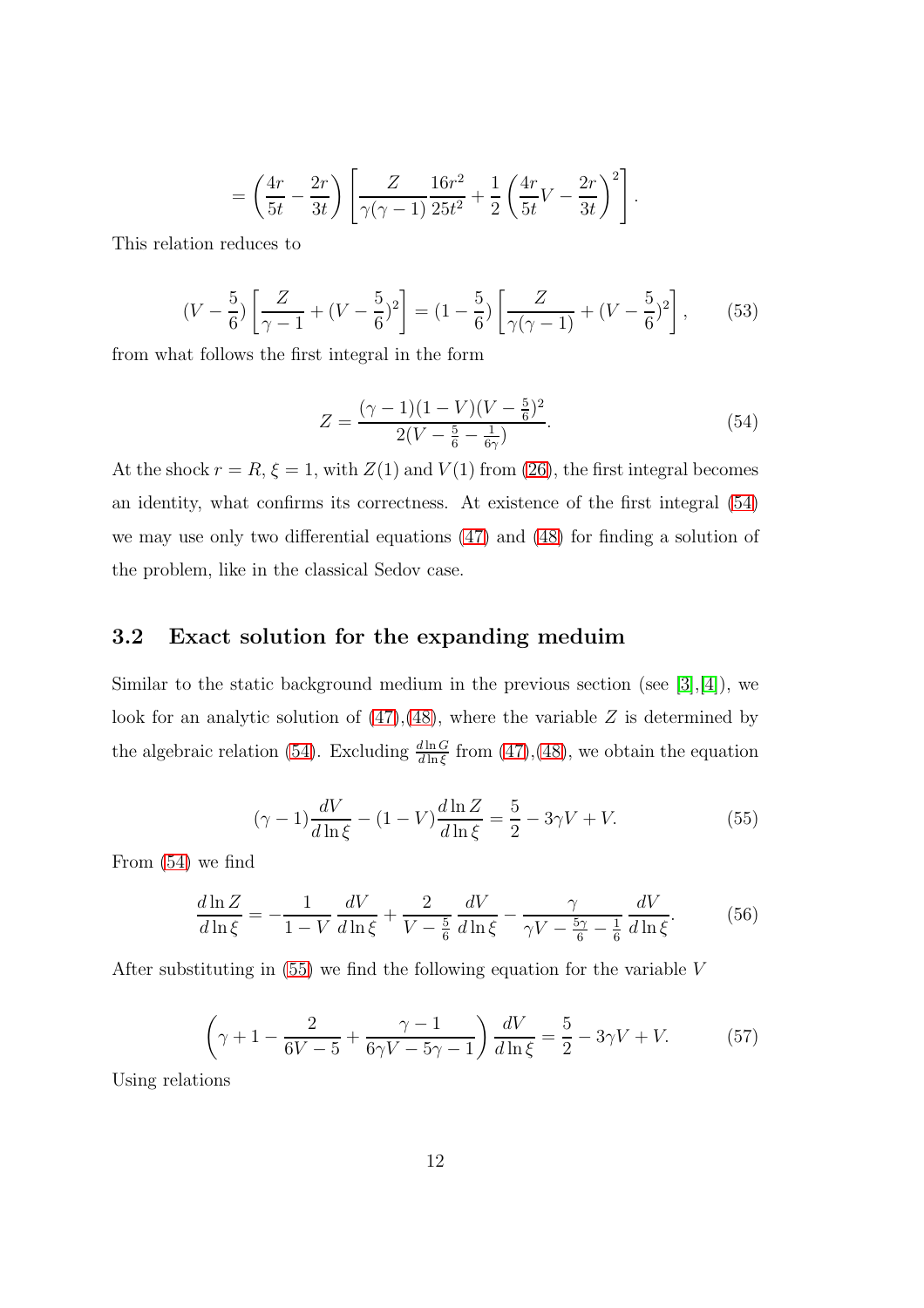$$
\frac{2}{(6V-5)(\frac{5}{2}-3\gamma V+V)} = \frac{12}{(20-15\gamma)(6V-5)} + \frac{2(3\gamma-1)}{(20-15\gamma)(\frac{5}{2}-3\gamma V+V)},
$$
(58)

<span id="page-12-0"></span>
$$
\frac{1}{(6\gamma V - 5\gamma - 1)(\frac{5}{2} - 3\gamma V + V)} = \frac{1}{17\gamma - 15\gamma^2 + 1} \frac{6\gamma}{6\gamma V - 5\gamma - 1} \tag{59}
$$
\n
$$
+\frac{1}{17\gamma - 15\gamma^2 + 1} \frac{3\gamma - 1}{\frac{5}{2} - 3\gamma V + V},
$$

we obtain a solution of [\(57\)](#page-11-2) in the form

$$
-\frac{2}{20-15\gamma}\ln(V-\frac{5}{6}) + \frac{\gamma-1}{17\gamma-15\gamma^2+1}\ln(V-\frac{5}{6}-\frac{1}{6\gamma})\tag{60}
$$
\n
$$
\begin{bmatrix}\gamma+1 & \gamma-1 & 2\\1 & 2 & \gamma-1\end{bmatrix} \ln(V-\frac{5}{6}) + \ln(15+150)
$$

$$
+\left[-\frac{\gamma+1}{3\gamma-1} - \frac{\gamma-1}{17\gamma-15\gamma^2+1} + \frac{2}{20-15\gamma}\right] \ln\left(V - \frac{5}{6\gamma-2}\right) = \ln\xi + \text{const.}
$$
  
Using the boundary condition for  $\xi = 1$  from (45), we obtain the solution for  $V(\xi)$ 

Using the boundary condition for  $\xi = 1$  from [\(45\)](#page-9-5), we obtain the solution for  $V(\xi)$ as

$$
\left[ (\gamma + 1)(3V - \frac{5}{2}) \right]^{\mu_1} \left[ \frac{\gamma + 1}{\gamma - 1} (6\gamma V - 5\gamma - 1) \right]^{\mu_2} \left[ 6(\gamma + 1) \frac{3\gamma V - V - \frac{5}{2}}{15\gamma^2 + \gamma - 22} \right]^{\mu_3} = \xi,
$$
\n(61)

with

$$
\mu_1 = \frac{2}{15\gamma - 20}, \quad \mu_2 = \frac{\gamma - 1}{17\gamma - 15\gamma^2 + 1},\tag{62}
$$
\n
$$
\mu_3 = -\frac{\gamma + 1}{3\gamma - 1} - \frac{\gamma - 1}{17\gamma - 15\gamma^2 + 1} + \frac{2}{20 - 15\gamma}.
$$

For finding a solution for  $G(\xi)$  we write the equations [\(47\)](#page-9-4) and [\(57\)](#page-11-2) in the form

$$
1 - (1 - V)\frac{d\ln G}{dV} = -(3V - \frac{5}{2})\frac{d\ln \xi}{dV},\tag{63}
$$

$$
\frac{d\ln\xi}{dV} = \frac{\gamma + 1 - \frac{2}{6V - 5} + \frac{\gamma - 1}{6\gamma V - 5\gamma - 1}}{\frac{5}{2} - V(3\gamma - 1)}.
$$
\n(64)

The equation for  $G(V)$  is obtained from these equations in the form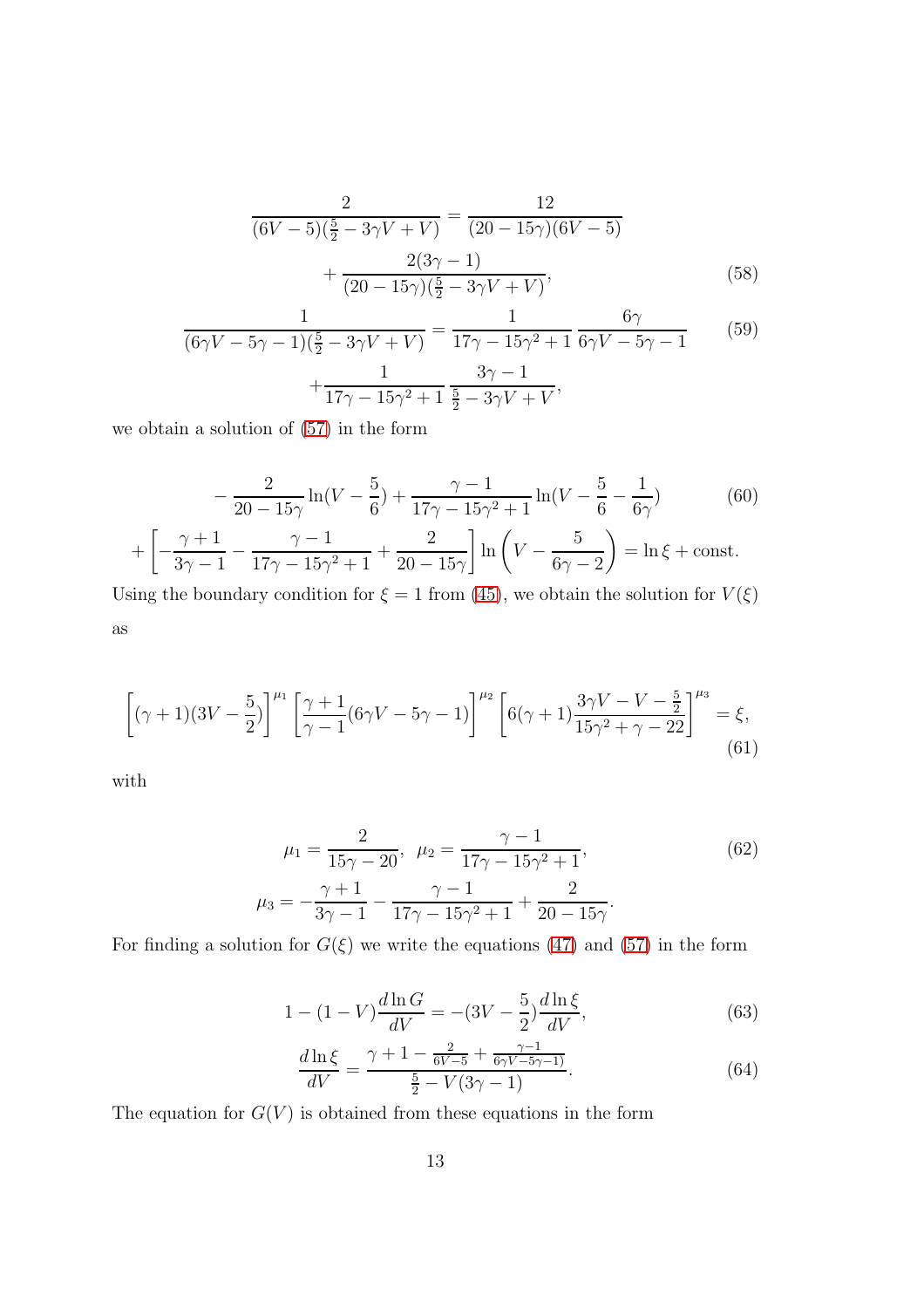$$
1 - (1 - V)\frac{d\ln G}{dV} = -(3V - \frac{5}{2})\frac{\gamma + 1 - \frac{2}{6V - 5} + \frac{\gamma - 1}{6\gamma V - 5\gamma - 1}}{\frac{5}{2} - V(3\gamma - 1)}.
$$
 (65)

It is reduces to

<span id="page-13-1"></span>
$$
(1 - V)\frac{d\ln G}{dV} = -\frac{4}{3\gamma - 1} + \frac{\frac{15\gamma}{2} - 10}{3\gamma - 1} \frac{\gamma + 1}{(3\gamma - 1)V - \frac{5}{2}}
$$

$$
+ \frac{1}{(3\gamma - 1)V - \frac{5}{2}} - \frac{\gamma - 1}{6\gamma V - 5\gamma - 1} \frac{3V - \frac{5}{2}}{V(3\gamma - 1) - \frac{5}{2}}.
$$
(66)

Here the relation was used:

<span id="page-13-0"></span>
$$
\frac{3V - \frac{5}{3}}{\frac{5}{2} - 3\gamma V + V} = \frac{1}{3\gamma - 1} \left( -3 + \frac{20 - 15\gamma}{2(\frac{5}{2} - 3\gamma V + V)} \right). \tag{67}
$$

Using algebraic relations [\(59\)](#page-12-0),[\(67\)](#page-13-0),

$$
\frac{1}{(1-V)(6\gamma V - 5\gamma - 1)} = \frac{1}{\gamma - 1} \left( \frac{1}{1-V} + \frac{6\gamma}{6\gamma V - 5\gamma - 1} \right),\tag{68}
$$

$$
\frac{1}{(1-V)(\frac{5}{2}-3\gamma V+V)} = \frac{1}{3\gamma - \frac{7}{2}} \left( -\frac{1}{1-V} + \frac{3\gamma - 1}{\frac{5}{2} - 3\gamma V + V} \right),\tag{69}
$$

we obtain the solution of [\(66\)](#page-13-1) in the form

$$
\ln G = \kappa_1 \ln(1 - V) + \kappa_2 \ln(V - \frac{5\gamma + 1}{6\gamma}) + \kappa_3 \ln(V - \frac{5}{6\gamma - 2}) + \text{const}_1. \tag{70}
$$

Here

$$
\kappa_1 = \frac{7}{3\gamma - 1} - \frac{2}{6\gamma - 7} + \frac{(15\gamma - 20)(\gamma - 1)}{(6\gamma - 7)(15\gamma^2 - 17\gamma - 1)} \n- \frac{3\gamma(15\gamma - 20)}{(3\gamma - 1)(15\gamma^2 - 17\gamma - 1)} - \frac{15\gamma - 20}{3\gamma - 1} \frac{\gamma + 1}{6\gamma - 7},
$$
\n(71)  
\n
$$
\kappa_2 = -\frac{3}{3\gamma - 1} + \frac{3\gamma(15\gamma - 20)}{(3\gamma - 1)(15\gamma^2 - 17\gamma - 1)}.
$$
\n
$$
\kappa_3 = \frac{2}{6\gamma - 7} - \frac{(15\gamma - 20)(\gamma - 1)}{(6\gamma - 7)(15\gamma^2 - 17\gamma - 1)} + \frac{15\gamma - 20}{3\gamma - 1} \frac{\gamma + 1}{6\gamma - 7},
$$

The  $const_1$  is found from the boundary conditions [\(45\)](#page-9-5), and finally we obtain the solution for  $G(V)$  in the form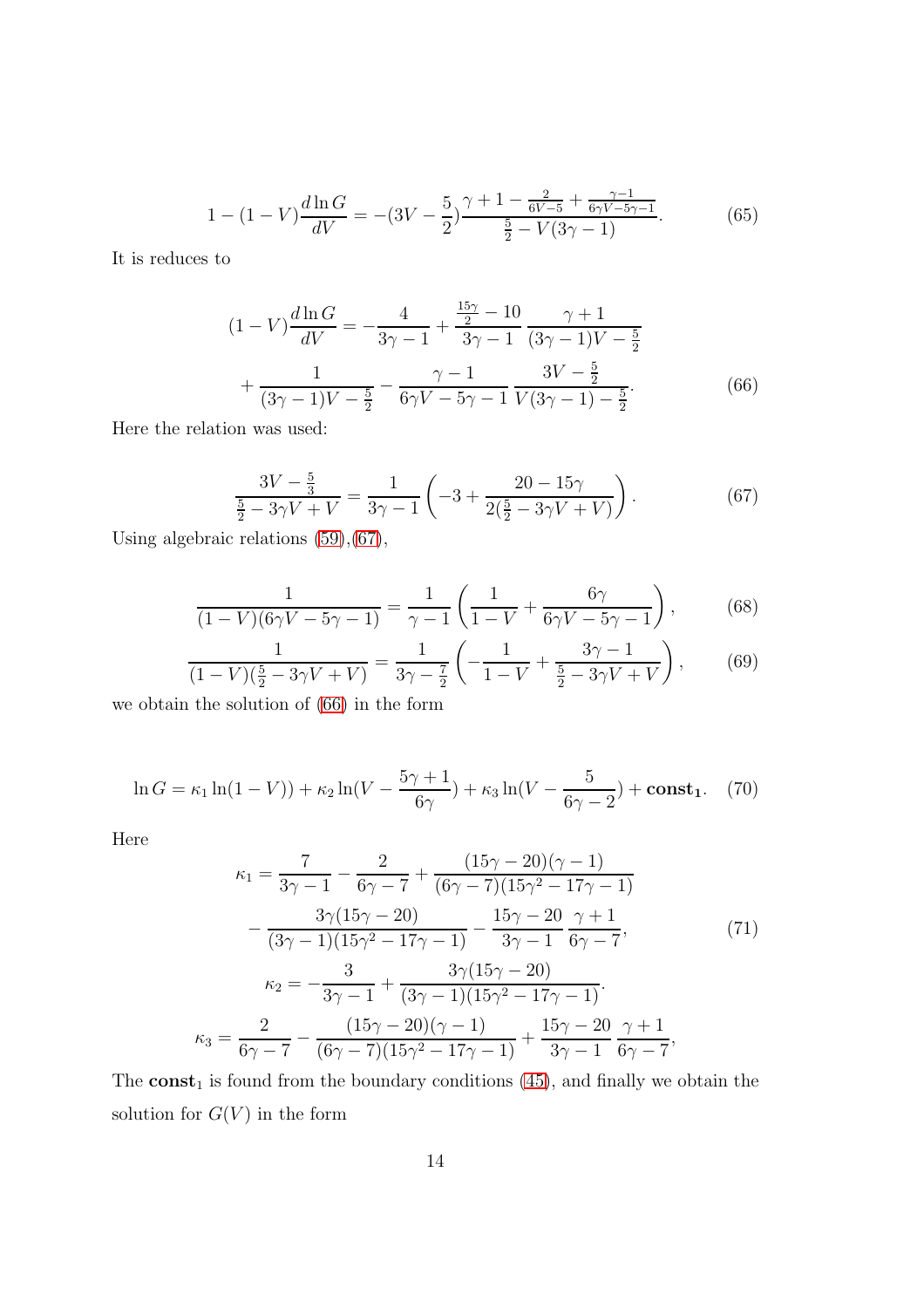$$
G(V) = \frac{\gamma + 1}{\gamma - 1} \left[ 6 \frac{(\gamma + 1)(1 - V)}{\gamma - 1} \right]^{\kappa_1} \left[ \frac{\gamma + 1}{\gamma - 1} (6\gamma V - 5\gamma - 1) \right]^{\kappa_2} \times \left( \frac{3(\gamma + 1)}{15\gamma^2 + \gamma - 22} [(6\gamma - 2)V - 5)] \right)^{\kappa_3} .
$$
 (72)

The function  $Z(V)$  is determined by the integral [\(54\)](#page-11-0).

### 4 Discussion

The constant  $\beta$  in the definition of the non-dimensional radius  $\xi$  in [\(44\)](#page-9-6) is obtained from the explosion energy integral  $E$ . The conserving value of the explosion energy behind the shock in the uniformly expanding medium, with velocity and density distributions [\(37\)](#page-7-0), is determined as

$$
E = \int_0^{R(t)} \rho \left[ \frac{\left(v - \frac{2r}{3t}\right)^2}{2} + \frac{c^2}{\gamma(\gamma - 1)} \right] 4\pi r^2 dr. \tag{73}
$$

In non-dimensional variables [\(43\)](#page-9-1) this relation reduces to the equation for the constant  $\beta$ 

$$
1 = \beta^5 \frac{64\pi}{25} \int_0^1 G \left[ \frac{\left(V - \frac{5}{6}\right)^2}{2} + \frac{Z}{\gamma(\gamma - 1)} \right] \xi^4 d\xi \tag{74}
$$

The gravitational energy of the self-gravitation is not included directly in the explosion energy, but implicitly it is present in the decreasing expansion velocity of the background solution [\(39\)](#page-8-1).

It follows from the self-similar solution, that in the expanding medium the ve-locity of shock from [\(41\)](#page-8-2) decreases as  $\sim t^{-1/5}$ , what is much slower than the shock velocity in the static uniform medium  $\sim t^{-3/5}$ , according to Sedov solution [\(5\)](#page-2-2). Correspondingly the radius of the shock wave in the expanding self-gravitating medium increases  $\sim t^{4/5}$ , more rapidly that the shock wave radius in the uniform non-gravitating medium  $\sim t^{2/5}$ . It means, that the shock propagates in the direction of decreasing density with larger speed, than in the static medium, due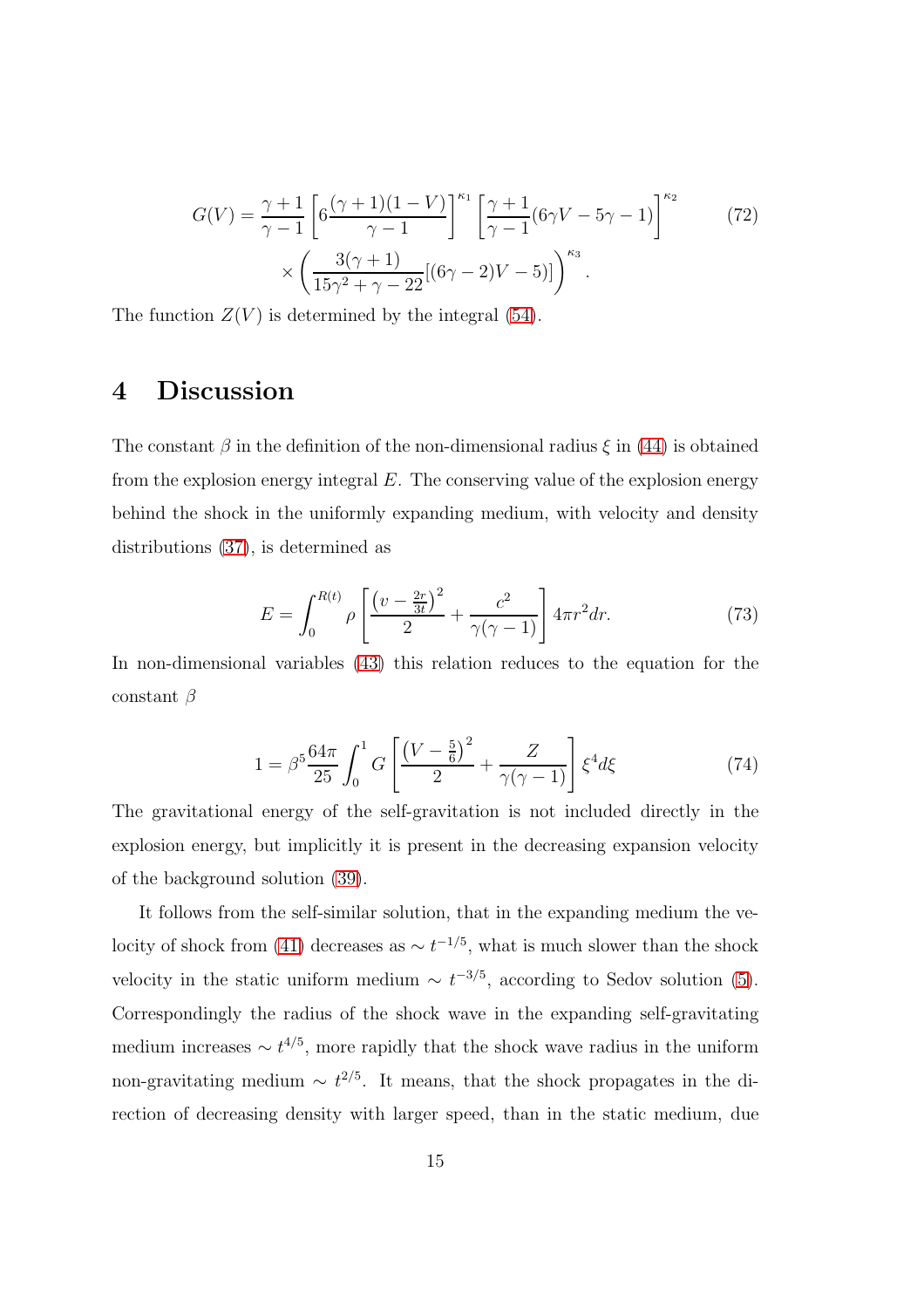to accelerating action of the decreasing density, even in the presence of a selfgravitation.

## Acknowledgments

This work was partially supported by the Russian Federation President Grant for Support of Leading Scientific Schools, Grant No. NSh-261.2014.2, RFBR grant 14-02-00728, RAN Program Formation and evolution of stars and galaxies, and CAPES-ICRANet Programm. Author is grateful to A.D. Chernin for stimulating discussions, and Ivan Siutsou for help.

## <span id="page-15-4"></span>References

- <span id="page-15-6"></span>[1] Landau L. D., Lifshitz E. M. (1988) *Hydrodynamics*. Nauka, Moscow (in Russian)
- <span id="page-15-3"></span>[2] Landau L. D., Lifshitz E. M. (1964) *Statistical Physics*. Nauka, Moscow (in Russian).
- <span id="page-15-5"></span>[3] Sedov L.I. (1946) Doklady Acad. USSR 52, No.1.
- <span id="page-15-1"></span>[4] Sedov L.I. (1977) *Metody podobiya i razmernostei v mekhanike*. Nauka, Moscow (in Russian).
- <span id="page-15-0"></span>[5] Stanyukovich K.P. (1955) *Nonstationary motion of continuous media. Gostekhizdat*. Moscow (in Russian).
- <span id="page-15-2"></span>[6] Tanvir N. (2013) [arXiv:1307.6156v](http://arxiv.org/abs/1307.6156)1.
- [7] Taylor G.I. (1950), Proc. Roy. Soc. A201, 175.